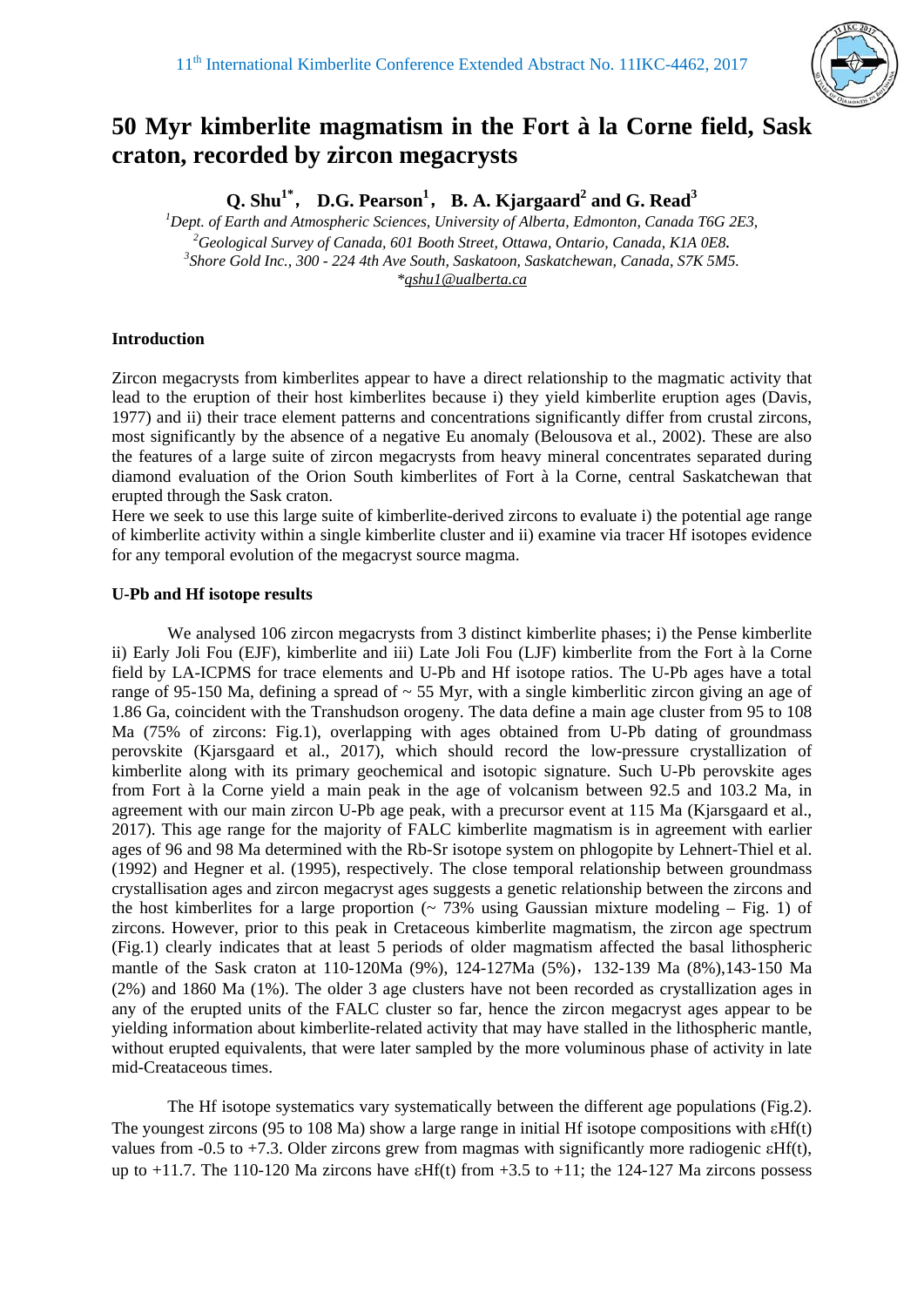the most radiogenic Hf isotope composition with  $\text{eff}(t)$  from +7.7 to +11.7; the 132-139 Ma zircons have similarly radiogenic  $\epsilon Hf(t)$  from +9.8 to +11 while the 143-150 Ma zircons yield very constant  $\epsilon Hf(t)$  values from +6.6 to +6.9. The single Proterozoic zircon (1.86 Ga) also originated from a source with a depleted mantle signature ( $\epsilon Hf(t)$ : +3.9 ± 0.7).



Fig. 1 The probability distribution of U-Pb ages of zircons from the kimberlites erupted in the Fort à la Corne field, central Saskatchewan through the Sask craton. Inset is a Gaussian mixture model of possible age components in the data derived from ISOPLOT.



Fig. 2 U-Pb ages versus  $\epsilon Hf(t)$  of zircons from the 3 separate kimberlite phases (Pense, EJF, LJF) in the Fort à la Corne field, compared with kimberlite eruption age (U-Pb age from perovskite: Kjarsgaard et al., 2017, where available for U-Pb zircon age). Uncertainties are 95% confidence. The colour coding is based on distinct age groupings in Fig.3

#### **Discussion**

Our study on kimberlitic zircons shows that long-lived kimberlitic magmatism affected the lithospheric mantle of the Sask craton from 1860 to 95 Ma in at least 5 main age clusters some of which have not been found as erupted kimberlites at the craton surface so far (Fig.3). The ages of about 75% of the zircons overlap with the time of their host kimberlite magma emplacement as defined by U-Pb perovskite and Rb-Sr mica dating. This indicates a direct relation of the zircons to the kimberlite magma, i.e. that they were crystallized from a magma closely related in time and space to the surface expression of kimberlite magma. Perovskites from kimberlites in the Fort à la Corne field defined the main period of kimberlite magmatism over a timespan from  $115 - 93$  Ma in the central Sask craton, while our study on kimberlitic zircon megacrysts from the same kimberlite cluster indicates 4 more periods of pre-cursor magmatism besides the main period in the mid-Cretaceous (Fig.3). Around 25% of the zircon population yield much older ages than the host kimberlite eruption ages as determined by groundmass perovskite and phlogopite and indicate a significant period of kimberlite activity in one cluster, over a 55 Myr period. The extended period of kimberlite activity in the FALC cluster is in line with protracted, yet punctuated periods of kimberlite magmatism seen in other clusters and fields (e.g., Lac de Gras, Sarkar et al., 2015; Chidliak, Heaman et al., 2015) and even within individual eruptive bodies, such as Renard (Ranger et al., 2017). Interestingly, the oldest of the Mesozoic zircon ages at FALC overlap the main phase of kimberlite activity recorded in the Chidliak cluster, Baffin Island and is, to date, the westernmost expression of this Jurassic/Early Cretaceous kimberlite activity that spans N. America.

Most kimberlite bodies in the Fort à la Corne field are composed of more than one pulse of magma that transported zircons with very different Hf isotope compositions. For example, five eruptive events occurred from  $\sim$ 103-99 Ma at the Star kimberlite, and seven eruptive events occurred from  $\sim$ 103-95 Ma at the Orion South kimberlite (Kjarsgaaard et al., 2017). Our youngest zircons (95 to 108 Ma) show a continuous vertical trend of Hf isotope composition with  $\epsilon$ Hf(t) from -0.5 to +7.3 (Fig.2), with the majority clustering around 0 to  $+2$ . We speculate that the younger parental magmas